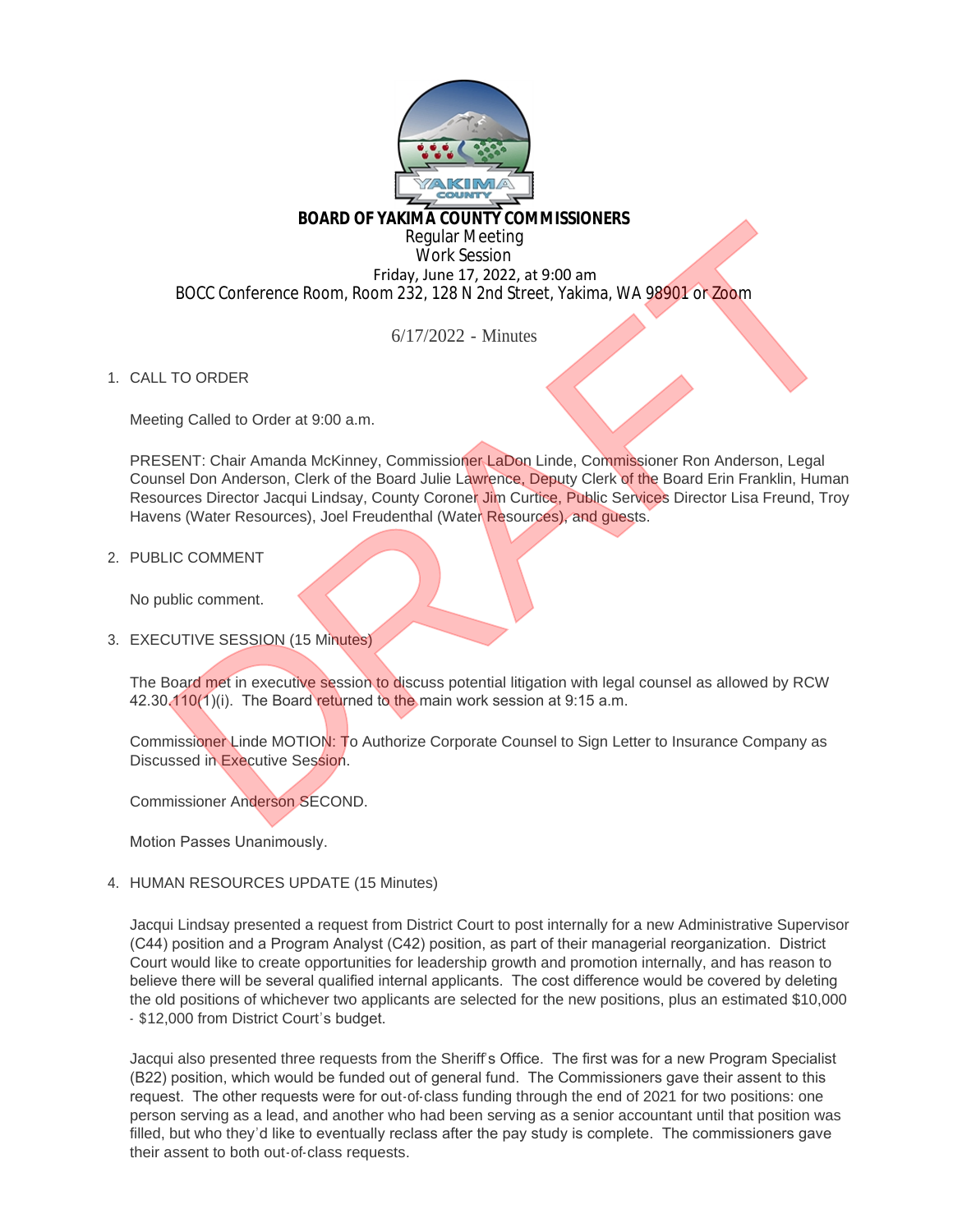Jacqui asked the Board for permission to delete the old C41 position that was open in Facilities, since a new C42 position was added. The Commissioners agreed. Finally, Jacqui invited County Coroner Jim Curtice to share an update on the position he had requested changes to recently. Instead of making the current clerical position a full-time C43 position, he was willing to compromise to a part-time C41 position. Jacqui added that it would still become an analyst position, but without as much of a strain on the budget. The position would be covered by the general fund for 2023 and beyond. The Commissioners shared concerns that due to the increased volume of work at the Coroner's Office, a full-time position would quickly become necessary. They agreed to the compromise for this year, but stipulated the need to reassess next year with Jacqui Lindsay and Craig Warner.

## PUBLIC SERVICES (45 Minutes) 5.

1. FEMA's Community Assistance Visit (CAV) Report: Troy Havens shared that after this audit on the county's floodplain ordinance, FEMA requested additional information regarding 9 individual items. The County was given a 90-day window to comment; 30 days have passed, and so far, the County is on track to meet its deadline. 3 items have been completed, 3 projects are halfway complete, and the work will begin on the final 3 next week. Water Resources has been working with Ecology's floodplain management specialist.

2. Lower Yakima Valley GWMA Letter: Lisa Freund shared that of the original 64 recommended actions assigned to the appropriate agencies in 2018 when the Groundwater Management Plan was adopted, Yakima County was assigned to implement 12. In the interest of further implementing the GWMA requirement to encourage Lower Valley Yakima County communities to retire ROSS and LOSS (onsite septic) and extend their water and sewer services, Lisa proposed sending a letter to the mayors of Grandview, Sunnyside, Mabton, Zillah, and Granger. The letter would highlight multiple funding opportunities, including ARPA funding, that could ease the financial burden of this type of expansion. Additionally, the letter would highlight the Growth Management Act (GMA). Next year, as Yakima County begins its UGA update, the GMA requires that each jurisdiction has an updated capital facilities plan. The County could reach out to all local jurisdictions (not just the Lower Valley) with the added expectation that this capital facilities plan addresses existing or emergent needs, before considering extending a UGA. While the letter was originally intended to come from Commissioner Linde (because of his being on the GWMA committee), the Commissioners decided that they would like to send it out together as a Board. me necessary. They agreed to the compromise for this year, but stipulated the need to reassess next<br>
unit) adequil Lindsay and Craig Warner.<br>
LC SERVICES (45 Minutes)<br>
1. FEMA's Community Assistance Visit (CAV) Report: Tro

3. Request from the EPA: Lisa reminded the Board that several months ago, the Friends of Toppenish Creek petitioned the EPA for emergency action under the Safe Drinking Water Act to address nitrate contamination levels in the Lower Yakima Valley. The EPA sent a out a letter to a variety of agencies, including Yakima County, about what efforts were being on this front. Lisa plans to present a response letter to the Board next week, and will share the draft with other partner agencies for additional feedback. She clarified that in addition to outlining efforts such as well sampling and testing, the letter will address the substantial amount of community outreach that has brought awareness and education to the public on the issue of nitrates in groundwater. This has led to much more community support and participation in addressing the problem.

4. Integrated Plan Update: Joel Freudenthal updated the Board that Department of Ecology notified Water Resources that the Eaton family has negotiations for the purchase of the Wymer Reservoir cease. Thus, one of the two major proposals for water storage in the integrated plan is now off the table indefinitely. Joel suggested the need to discuss concrete steps for storage and storage proposals going forward at the next Executive and Implementation Committee meetings. The Commissioners expressed their disappointment: other options for water storage are not as efficient, and our reserves have not adequately grown with our population. Furthermore, continued and expanded irrigation for our agricultural industry is vital to feeding the state, the nation, and the world.

5. Cleanup of Illegal Encampments: Lisa finished by reporting that the media is starting to raise public awareness about the harmful effects of illegal encampments on the environment and public health and safety. Floodwaters have been washing up all kinds of debris from such encampments, and Lisa confirmed Public Services will continue to highlight the County's efforts to address the illegal encampment issue once cleanup resumes with drier conditions in July.